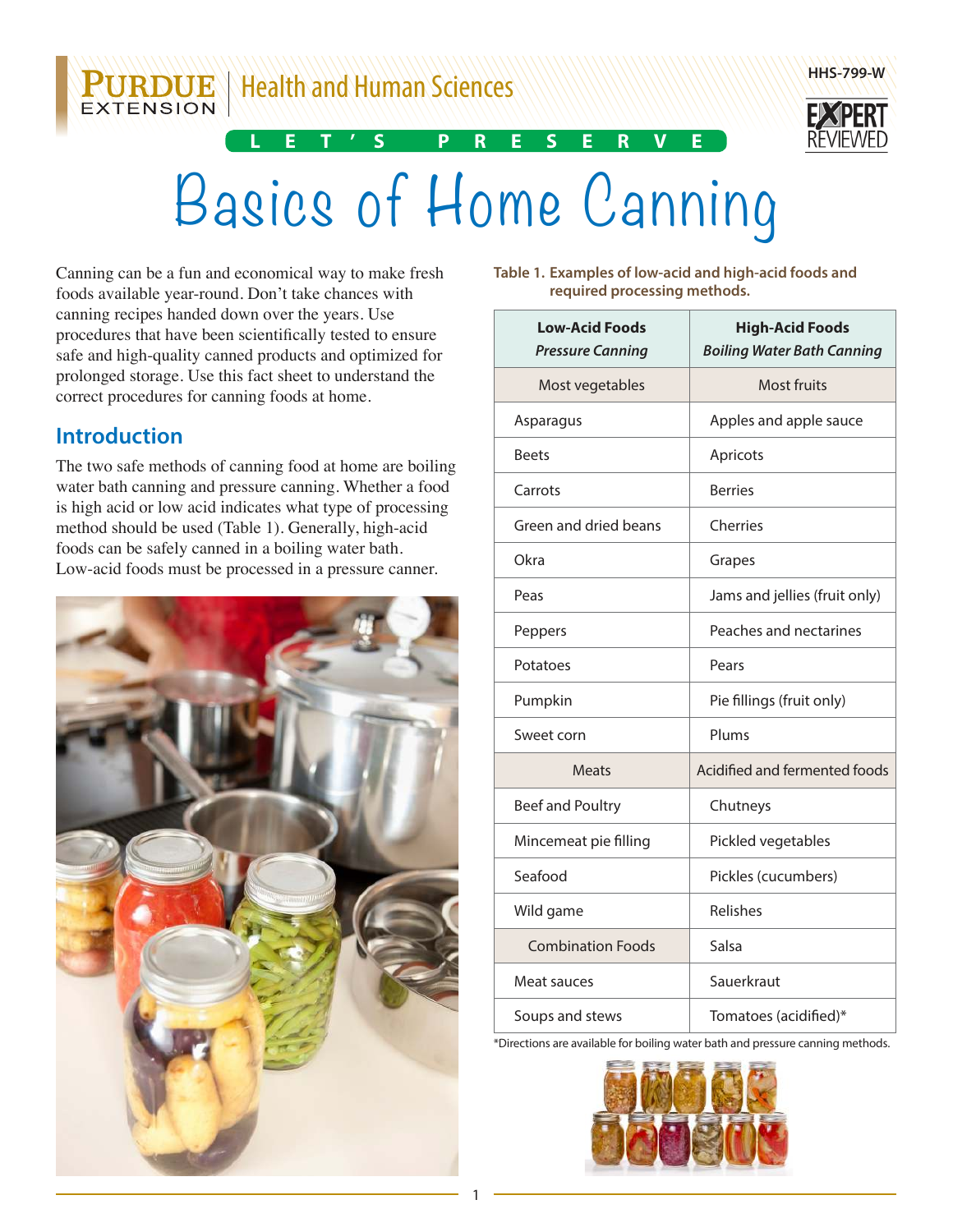### **Acidity in Foods**

#### **Low-Acid Foods**

Low-acid foods include meats and vegetables (except for acidified tomatoes and pickled products). Low-acid foods lack the acidity needed to inhibit the growth of bacteria and spores that can survive the temperature of boiling water (212°F). The bacterium of greatest concern in home canning is *Clostridium botulinum* because it can produce spores that generate a dangerous toxin that causes food poisoning. Botulism spores thrive on low-acid foods in the absence of air, in the presence of moisture, and at room temperature—the conditions inside a jar of homecanned meat or vegetables. While spores of *Clostridium botulinum* may survive a boiling water bath, they are destroyed when processed in a pressure canner where the temperature can reach 240°F or higher.

#### **High-Acid Foods**

Most fruits have naturally high levels of acid. While tomatoes have some natural acids, they are borderline between high and low acid and need bottled lemon juice, citric acid, or vinegar (labeled 5 percent acidity) to increase their acidity for safe food processing. Fermented foods, such as sauerkraut, and foods to which a sufficient amount of vinegar is added, as in pickled vegetables, are also canned as high-acid foods. Jams and jellies are high-acid foods unless low-acid vegetables, such as peppers, are added. Foods in the high-acid category can be safely processed by the boiling water method. Consult other Let's Preserve fact sheets for details about canning specific foods.

#### **Boiling Water Processing**

Heat is transferred to the food by the boiling water that surrounds the jar. Maintaining a temperature of 212°F for the time specified in an approved recipe is adequate to destroy molds, yeasts, enzymes, and some bacteria. Processing times are usually given for altitudes under 1,000 feet above sea level. At higher altitudes water boils at lower temperatures, making it necessary to process foods longer.

#### **Steam Pressure Processing**

When heat is applied to a sealed canner, pressure builds up inside that canner. Water inside the canner forms steam, which replaces air. When the vents are closed, only pressurized steam hotter than boiling water remains in the canner.

# **Canning Procedures**

#### **Selecting Jars and Lids**

Mason jars are recommended for home canning.

# Basics of Home Canning **L E T'S P R E S E R V E**

Commercial single-use jars are less likely to seal and may break, especially in a pressure canner. Lids may not fit single-use jars. Canning jars come in a variety of sizes. Most recipes have been developed for pint and quart jars. If processing times are not specified for smaller jars, process them the same as the next larger size that is specified. Half-gallon jars are recommended only for canning apple and grape juices. If properly used, jars may be reused.

Recipes have been research tested using standard Mason jars. Many specialty shops sell novelty jars in different sizes and shapes. Unusual jar shapes may not work with process times and temperatures given in the Let's Preserve fact sheets.

The recommended lid consists of a flat metal disc that has a sealing compound around the outer edge and a separate metal screw band. The lid should not be reused; the bands may be reused as long as they don't rust. Never reuse lids from commercially canned foods for home food preservation. Zinc lids or bail-type jars with rubber rings are no longer recommended for home canning.

#### **Hot Pack or Raw Pack**

When foods are raw packed the jars are filled with freshly prepared, unheated food. Raw-packed foods will often float in the jars, and the air trapped in and around the food may cause discoloration within 2 to 3 months of storage. Hot packing involves heating freshly prepared food to boiling, simmering it briefly, and promptly filling the jars loosely with the boiled food and liquid. Hot packing helps remove air from inside the food tissues, shrinks the food, and helps keep the food from floating in the jars. Preshrinking that occurs in hot packing allows more food to fit into each jar.

#### **General Canning Guidelines**

- Use tested recipes from Penn State Extension's Let's Preserve fact sheets, the *USDA Complete Guide to Home Canning*, So Easy to Preserve (University of Georgia), or the *Ball Blue Book*. All these contain research based recipes. All should be 1994 or more recent editions. Older recipes may not have adequate processing times or pressure for safety.
- Use Mason jars because they withstand the higher temperatures of a pressure canner better than singleuse jars.
- Use proper headspace: 1/4 inch for juices, jams and jellies, and relishes; ½ inch for fruits, tomatoes, and pickles; 1 to 1½ inches for meats and vegetables. Refer to a tested recipe. Too much headspace results in a lower vacuum and a weak seal. Too little headspace may force food under the lid, causing siphoning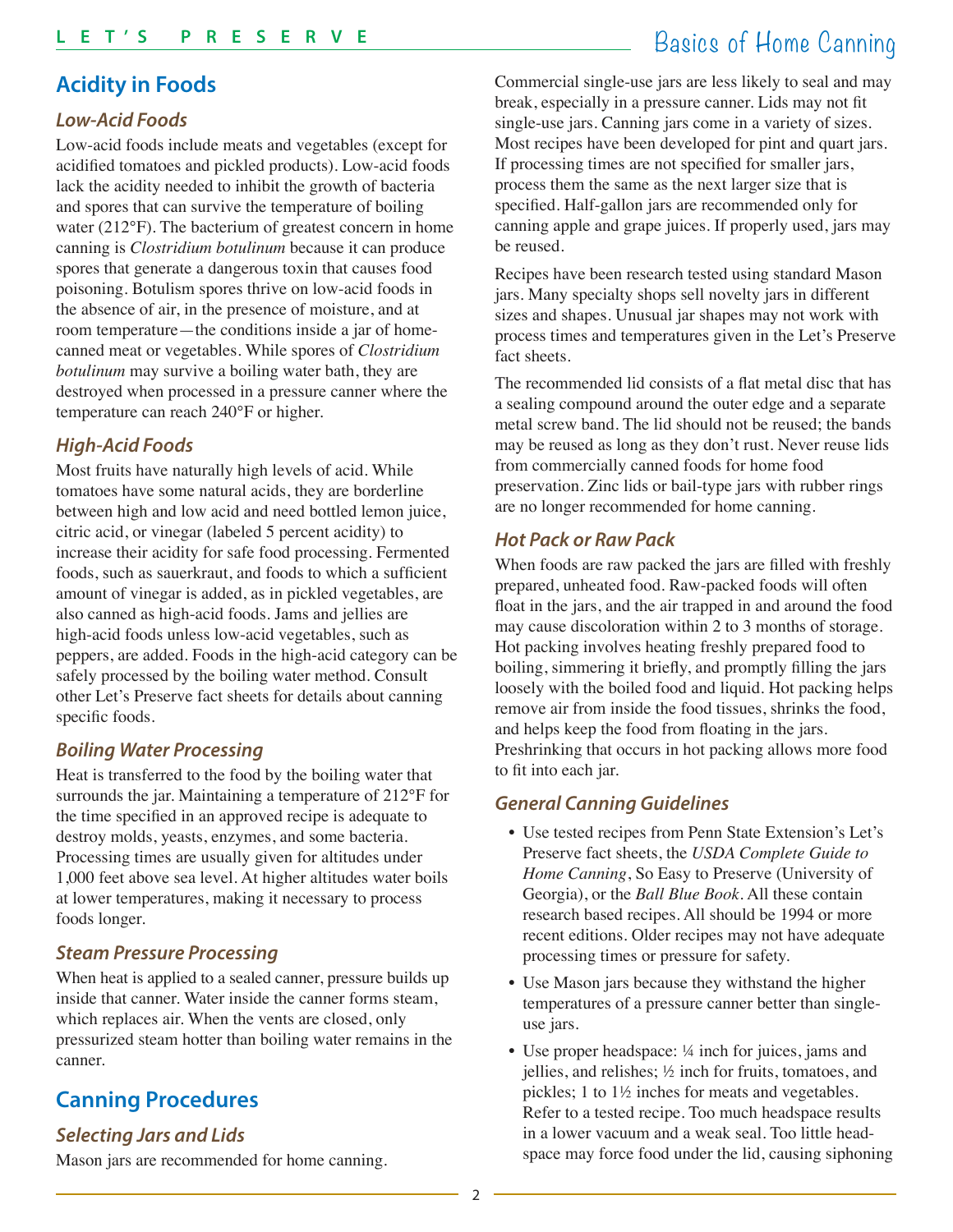or breaking of the seal.

- Remove air bubbles with a plastic utensil.
- Wipe edge of jar with a clean, damp paper towel.
- Use two-piece lids (a new flat disk and a screw band).
- Only tighten lids finger-tip tight.
- Use a jar lifter to place jars into canner and to remove jars. Be careful not to tilt jars.
- Process according to the boiling water bath or pressure canning procedures that follow.
- Adjust process times or pressure for altitudes that are 1,000 feet or more above sea level.
- After processing, set jars at least 2 inches apart to cool.
- Do not retighten bands.
- Do not turn jars upside down.

#### **Boiling Water Bath Procedures**

- Follow all the practices listed under "General Canning Guidelines" above.
- Fill the canner about half full with water.
- Preheat water to 140°F for raw-packed foods and to 180°F for hot-packed foods.
- Place jars on a rack in canner.
- Add more water if necessary to cover jars with at least 1 inch of water.
- Place the lid on the canner and keep covered during processing.
- Turn heat to its highest position until water boils vigorously; then lower heat setting to maintain a gentle boil while processing.
- After processing for the designated time, turn heat off, set off burner, remove lid, and let jars rest in the canner for five minutes before removing from the canner—this will reduce siphoning (loss of liquid from the jar).

#### **Pressure Canning Procedures**

- Follow all the practices listed under "General Canning Guidelines" above.
- Put 2 to 3 inches of water in the bottom of the pressure canner.
- Place filled jars on a rack at bottom of the canner.
- Heat to boiling to exhaust steam from the canner for 10 minutes before adding the weight or closing the petcock.
- Add weight or pressure regulator.
- Allow pressure to rise and maintain at level called for

in the tested recipe by adjusting the heat. If pressure goes below recommended pressure at any time during processing, reset your timer to zero and restart the process time.

• After processing, remove canner from heat and allow canner to cool naturally to 0 pounds pressure. Wait 2 minutes and remove weighted gauge or pressure regulator. Wait 10 more minutes before removing lid—this will reduce siphoning (loss of liquid from the jar).

#### **Testing for a Vacuum Seal**

Allow jars to cool 12 to 24 hours. Press the center of the lid to see if it is concave. If the center does not flex up and down and you cannot lift the lid off, the lid has a good vacuum seal.

#### **Storing Canned Goods**

- Remove screw bands from jars and wash jars before storing. Properly sealed jars do not need the bands on to hold the lids in place. Screw bands can rust if left on the jars in storage, causing the seals to break.
- Label with contents, date, and lot number if you canned several canner loads that day.
- Store in a cool, dry place; 50 to 70°F is an ideal temperature for storing canned goods.
- Store in a dark place. Place cooled jars in boxes if closed cupboards are not available.

# **Food Spoilage**

When good-quality produce is used and correct canning procedures are followed, canned foods should be safe and of high quality. However, sometimes there are canning failures. A common reason for food spoilage is inadequate processing times or temperatures needed to destroy or control microorganisms. These microorganisms are molds, yeasts, and bacteria.

Molds and yeasts are easily destroyed by the heat used in processing. However, if the product is underprocessed or the lid seal is broken during storage, fuzzy masses of mold may grow inside the jar. Yeasts may react with sugars in the food, causing fermentation. You can recognize yeast activity by slime, scum, murkiness, or gas bubbles.

While some bacteria can be beneficial, as in making sauerkraut, others can be extremely dangerous, as in botulism poisoning as discussed earlier. Bacteria can multiply rapidly with millions growing on a gram of food in just a few hours. Bacteria are too small to see with the human eye. Food can be spoiled without any visual evidence. Therefore, use proper canning procedures. Never taste a food you suspect is spoiled. If in doubt, throw it out.